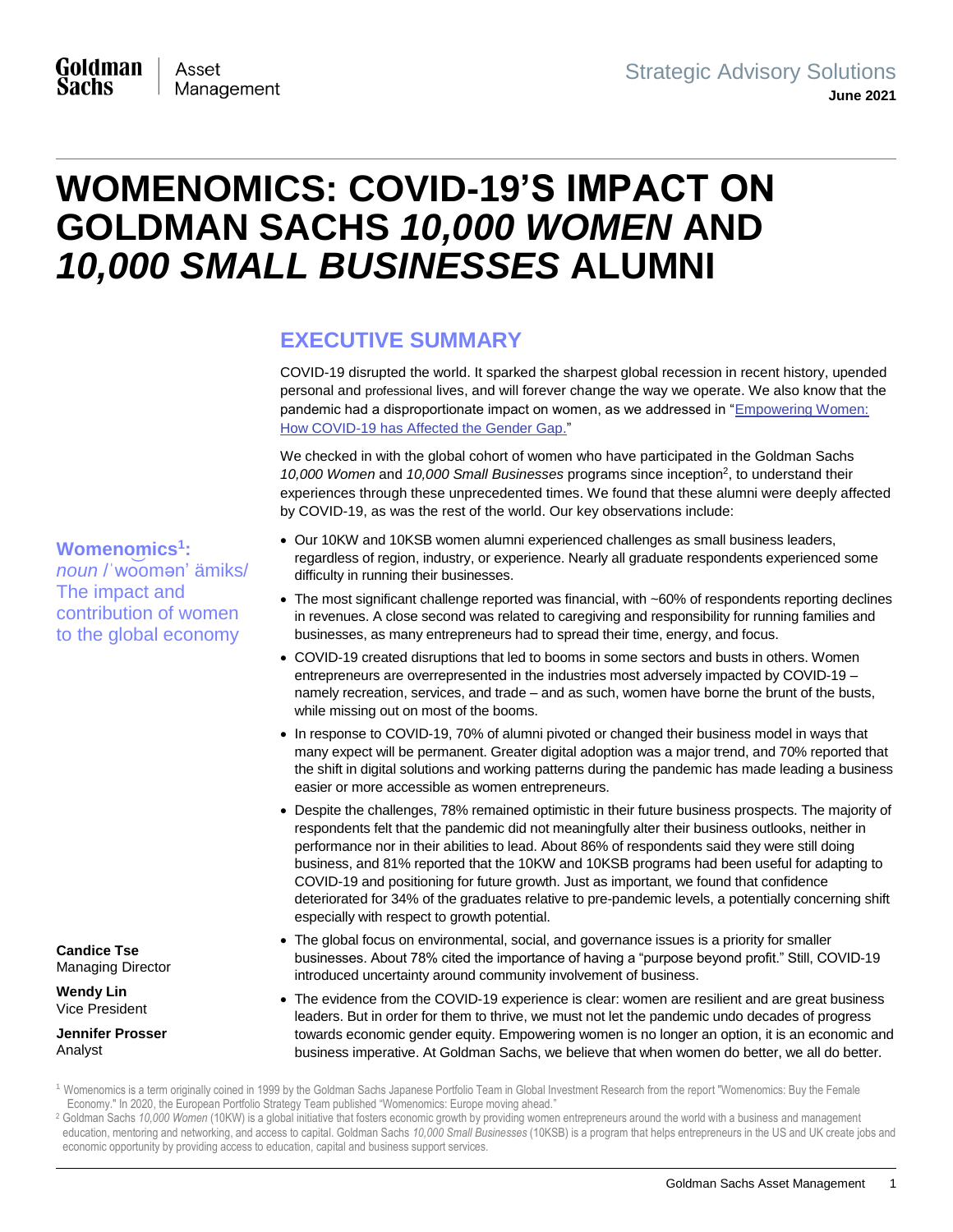# **WOMENOMICS AND WOMEN ENTREPRENEURS**

"Womenomics" refers to the significant impact and contribution that women make to an economy, and women entrepreneurs are a powerful piece of the puzzle. According to the World Bank, there are more than 12 million women-owned firms in the US that contributed nearly \$3 trillion annually to the economy. In developing countries, women's entrepreneurship is rising and there are roughly 10 million small-and medium-sized enterprises with at least one woman owner<sup>3</sup>.

Women have successfully been driving commercial outcomes, but gender barriers in entrepreneurship still exist. Globally, only 1 in 3 businesses are owned by women<sup>4</sup>. And according to the OECD, 5.3% of women are involved in business creation, compared to 7.9% of men<sup>5</sup>. With less representation, role models, and natural networks, only 43.4% of women report their capability to start a new business, a confidence gap of 12.2% relative to men<sup>6</sup>.

One major challenge that women entrepreneurs face under normal circumstances, let alone a crisis environment, is access to capital. An OECD study found that women entrepreneurs typically start businesses with less capital than their male counterparts, often relying on self-financing instead of bank funding. Even when women seek financing through traditional channels, they often receive less than men, with gender-biased credit scoring and investors' gendered preferences being common roadblocks<sup>7</sup>. In emerging markets, many women lack access to basic financial services. According to World Bank data, less than 40% of women in emerging markets have access to financial institutions<sup>8</sup>. Access to capital markets can be hard to come by as well; one research report cited that emerging market startups with a woman on their founding team received just 11% of all seed capital from venture capital firms in 2018<sup>9</sup>. A separate study analyzing US startups found that only 12% of women-owned companies are backed by venture capital, with genderedbiases explaining 35% of the differential relative to male-owned companies. Importantly, after receiving funding, women-owned businesses have been equally as likely to achieve successful exit outcomes such as IPO or acquisition<sup>10</sup>. Without financing, many women entrepreneurs are unable to realize their full potential.

COVID-19 exacerbated many of the challenges that women already faced, including access to financing, industry segmentation, family commitments, and confidence. The sectors in which women disproportionately work were hurt most by the pandemic, and the tightening of capital reserves amplified the financing gap. COVID-19 also intensified caregiving challenges, as school closures meant balancing a business with full-time parenting. Together, this all chipped away at confidence.

<sup>3</sup> World Bank: Female Entrepreneurship Resource Point - Introduction and Module 1: Why Gender Matters

<sup>4</sup> World Bank: Women Entrepreneurs Needed - Stat

<sup>5</sup> Organisation for Economic Co-operation and Development: The Missing Entrepreneurs 2019 Policies for inclusive entrepreneurship

<sup>6</sup> Global Entrepreneurship Monitor: 2018/2019 Women's Entrepreneurship Report

<sup>8</sup> World Bank: The Global Findex Database 2017: Measuring Financial Inclusion and the Fintech Revolution

<sup>10</sup> Guzman, Jorge and Kacperczyk, Aleksandra, Gender Gap in Entrepreneurship

<sup>7</sup> Organisation for Economic Co-operation and Development: Do women have equal access to finance for their business?

<sup>9</sup> International Finance Corporation: 2020 Venture Capital and the Gender Financing Gap: The Role of Accelerators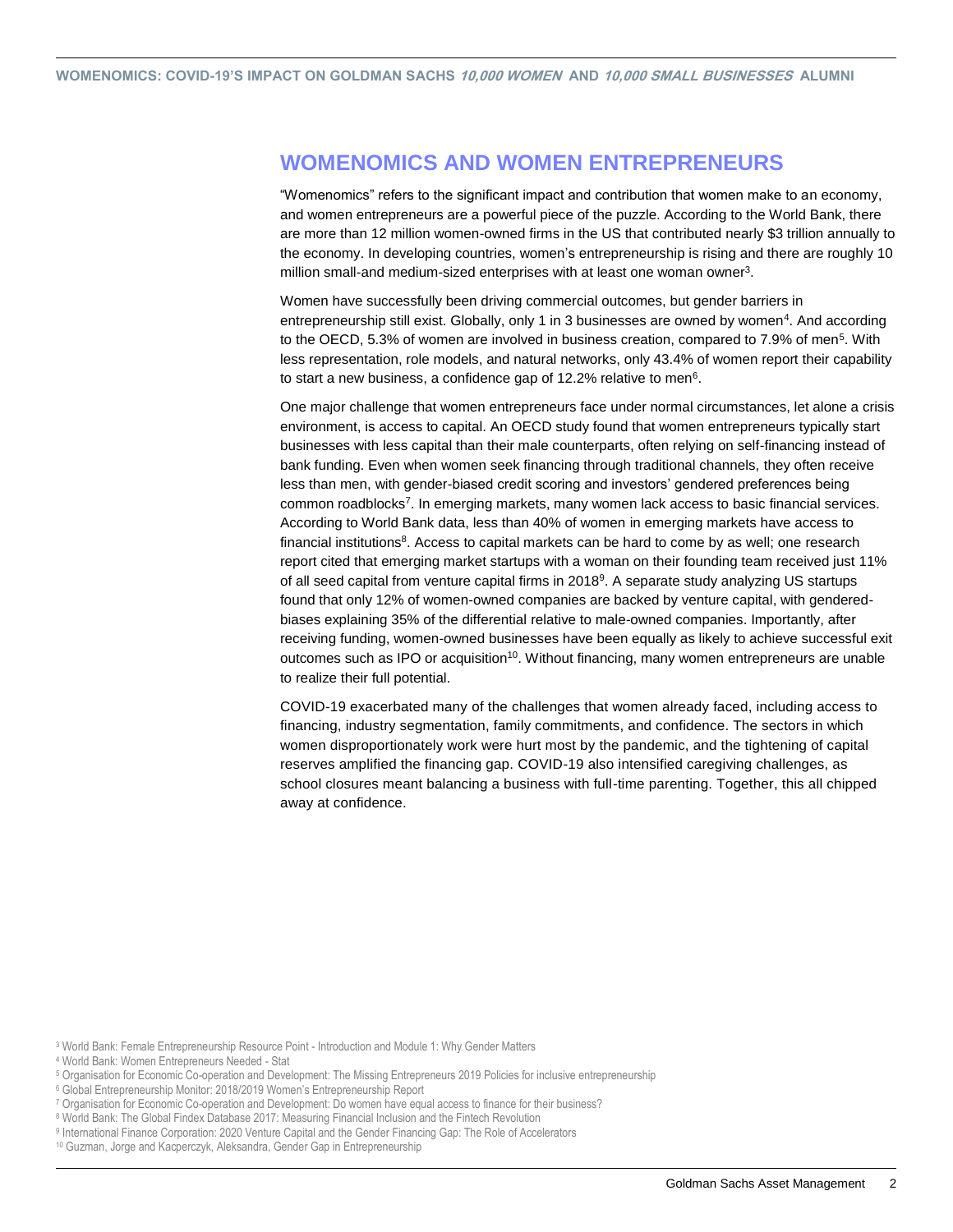**86%** of 10KW and 10KSB women entrepreneurs are still doing business, despite the challenges of COVID-19

# **IMPACT OF COVID-19**

March 2021 marked a full year since the World Health Organization declared COVID-19 a global pandemic. Since then, 86% of 10KW and 10KSB women alumni respondents said they were still doing business. Another 8% have temporarily closed their business since COVID-19, and 3% permanently closed up shop.

Around the world, operating status was uneven. In China, where the pandemic was addressed more swiftly, 94% of women were continuing to do business and less than 1% had permanently closed. In the US and UK, where robust policy responses supported business, 95% of respondents were continuing to do business and no one had closed permanently. But respondents were hit harder in Brazil, where a slower response and more virulent variants have posed challenges. We found that 12% of 10KW businesses in Brazil permanently closed, with 84% still in operation.

Regardless of region, industry, or experience, the 10KW and 10KSB women alumni reported consistent challenges with respect to their own health and wellbeing and the health of their businesses, as shown in Exhibit 1.

#### **Exhibit 1: Key Challenges as a Result of COVID-19**

What have been the key challenges your business has faced as a result of COVID-19?



Source: Goldman Sachs Asset Management. As of May 31, 2021.

### **Sector Challenges**

COVID-19 created disruptions that led to booms in some sectors and busts in others. The 10KW and 10KSB women entrepreneurs, consistent with the experience of many women globally, have borne a disproportionate degree of the busts, but not the benefits from booms. The combination of global lockdowns and income loss put a pause on normal spending activity, hurting service-driven businesses in which women play a prominent role. For example, global data shows that more than half of women's entrepreneurship activity is related to wholesale and retail trade, and women are most likely to start businesses in health, education, and social service sectors. On the other hand, women are underrepresented in industries like agriculture, mining, and information and communications technology,<sup>11</sup> and are less likely to benefit from acceleration in those fields.

Across industries, a look at our program graduates reflects that nearly all respondents have experienced some difficulty in running their small businesses. Roughly 75% of respondents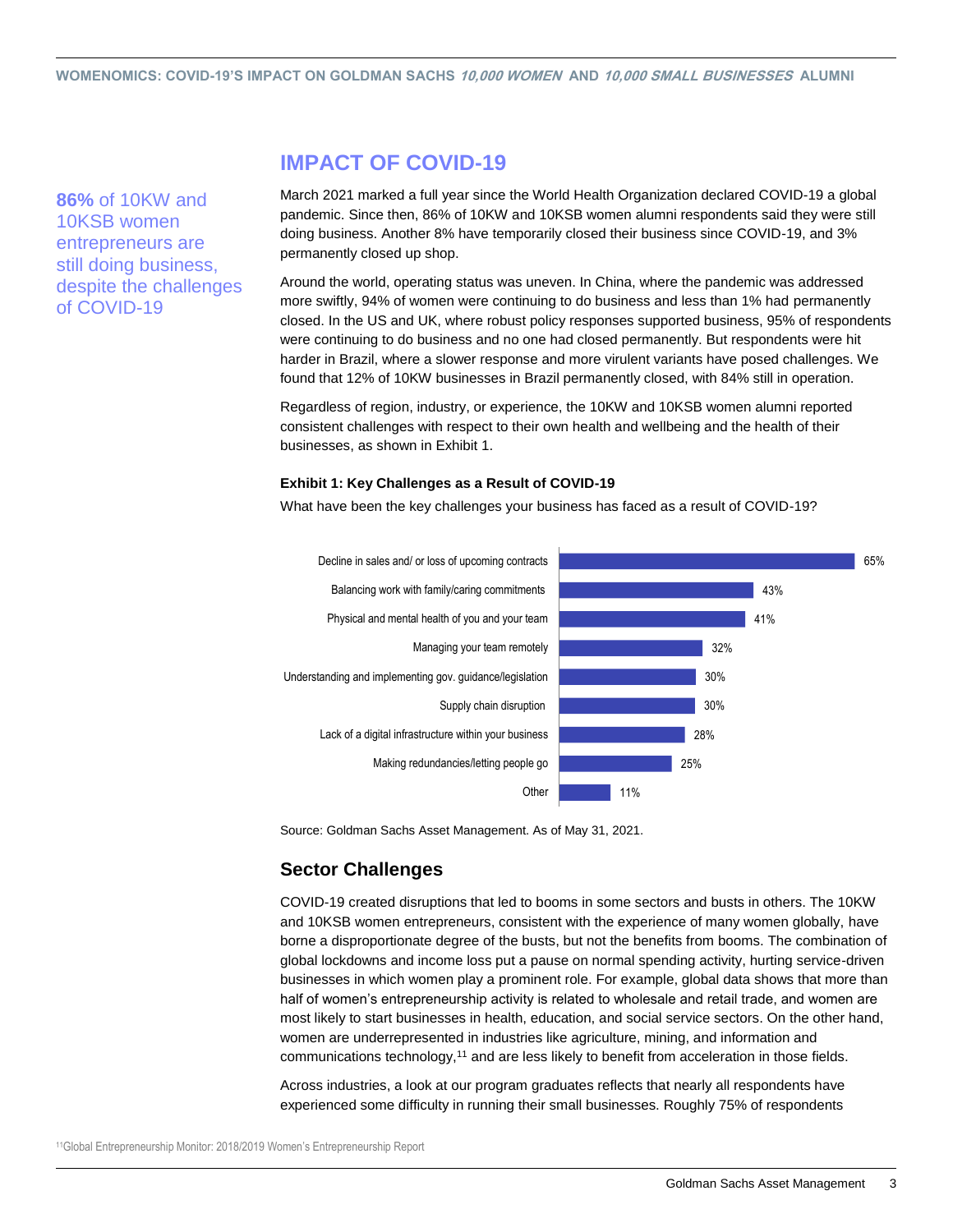indicated that their businesses were influenced by factors beyond their control, with an even greater share citing COVID-19 as a significant factor.

The foremost challenge, according to respondents, was overwhelmingly financial. While we heard from women facing liquidity and contractual issues, most respondents said the pandemic affected revenues the most. As Exhibit 2 shows, nearly 60% of respondents reported a decline in revenues, while 24% said they remained broadly the same and 16% reported an increase. Some 93% of those whose businesses closed temporarily or permanently reported a decline in revenues. Most of those who reported a decline in revenues saw declines between 20% to 50%. Roughly one-third reported declines of more than 50%, and 6% reported a 100% decline in revenues. Many of the women-run businesses whose revenues increased since the start of COVID-19 were in industries that are exposed to healthcare, use technology, or can operate remotely—all characteristics that proved beneficial for companies in 2020. Unfortunately, women are often underrepresented in these sectors and types of companies and overrepresented in the recreation, services, and trade industries that were hit harder by the pandemic.

### Proportion of sector's revenue impact due to COVID-19 (%)

**Exhibit 2: COVID-19 had a Significant Impact on Revenues**



Source: Goldman Sachs Asset Management. As of May 31, 2021.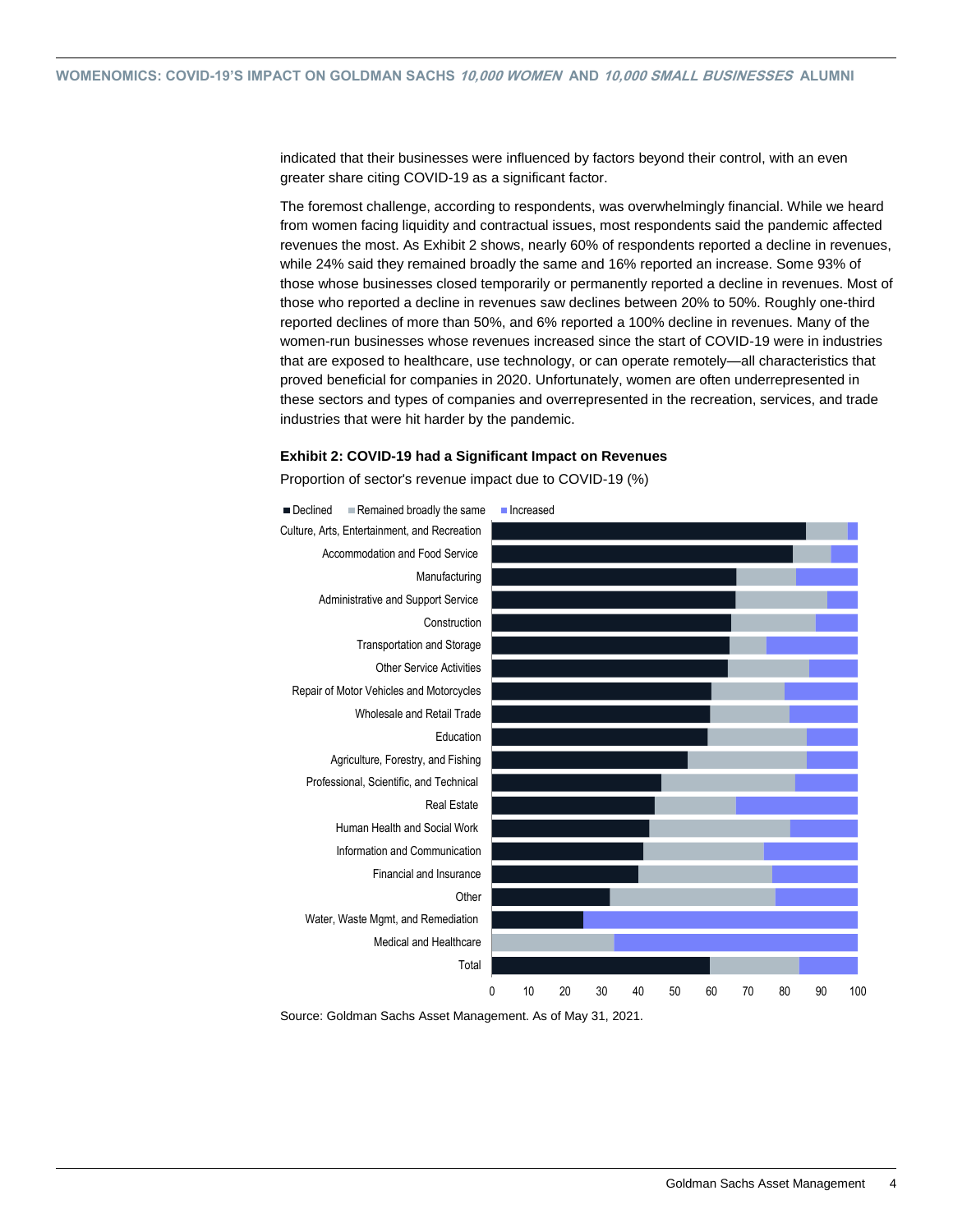#### **WOMENOMICS: COVID-19'S IMPACT ON GOLDMAN SACHS 10,000 WOMEN AND 10,000 SMALL BUSINESSES ALUMNI**



#### **JOCELYN REYES Philippines Joyful Garden Farm**

As CEO of Joyful Garden Farm, a Philippines-based seller of farm produce, Jocelyn is representative of the significant proportion of women entrepreneurs around the world who work in the sectors hardest-hit by COVID-19.

Jocelyn's business has grown from running her own farm to expanding to support other local farmers and suppliers, generating employment opportunities in her community. In the context of COVID-19, Joyful Garden had been considered an "essential service," crucial to local food supply chains. While her community relied upon continued delivery of rice, vegetables and livestock, Jocelyn had to ensure the safety of her workers, and navigate major transportation stoppages, store closures and supplier limitations. Joyful Garden initially saw a 75% reduction in revenue.

Despite "silently struggling," Jocelyn was motivated to stay in operation by the hundreds of workers, farmers, suppliers and clients relying on her. She initially began selling to relatives and neighbors to stem the losses, and eventually began to fill the market gap created by major store closures.

COVID-19 has had a major impact on Jocelyn's approach to the future of workforce. She has ramped up a training program for millennial women in farming work, in an effort to get ahead of the ageing farming population, while also empowering young women. She delivers agricultural skills training and provides seeds to foster a new generation of farmers and suppliers, and has created a YouTube channel to support young women in organic farming.

Jocelyn is determined not to focus on the negatives, but concedes that she is still in "survival mode," unable to develop long term strategy while focusing on the day to day challenges.

"Everything is unplanned and unexpected – you need to be extraordinary in order to survive."

# **Compounding Challenges in Caregiving and Capital**

The COVID-19 experience compounded existing challenges that many women entrepreneurs face. Alumni cited family/personal matters (45%), difficulty accessing financing (44%), and gender biases or societal attitudes, as shown in Exhibit 3, as challenges to running their businesses irrespective of the pandemic.

#### **Exhibit 3: Common Challenges that Women Entrepreneurs Face**

What do you find are some of the most challenging aspects of running a small business, as a woman entrepreneur?



Goldman Sachs Asset Management 5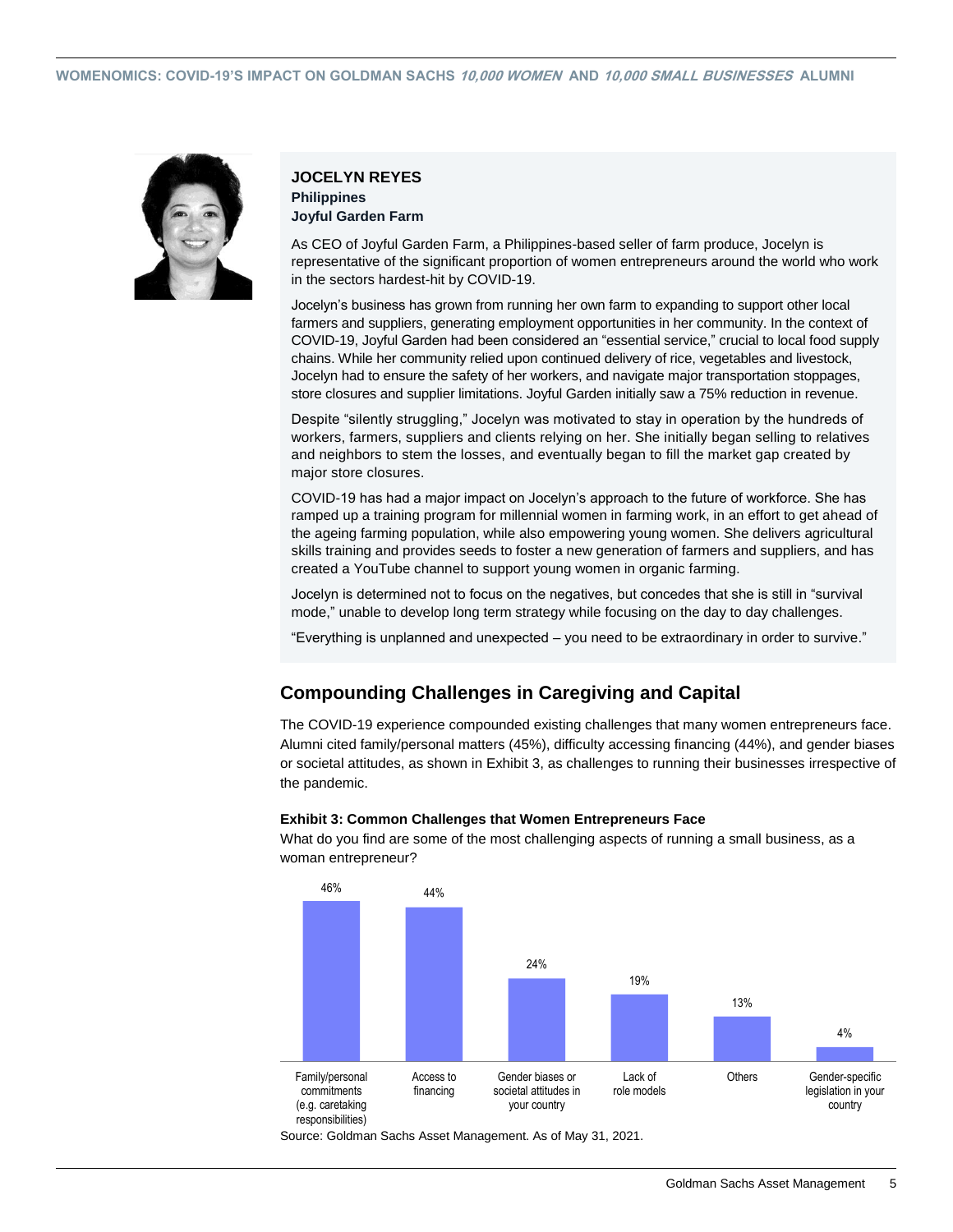We see parallels between the challenges faced and business conditions presented. Individuals who felt greater challenges running their businesses during the pandemic were predominantly primary caregivers, too. In fact, a 9 percentage point differential exists between women who experienced greater challenges due to caregiving responsibilities compared to those who were neither caregivers nor felt challenged in this environment. Understandably, these entrepreneurs may have experienced capacity constraints in both servicing their businesses and attending to family needs. On the whole, 43% of entrepreneurs reported that an increased impact on family/ personal commitments as a result of COVID-19 impacted their abilities to manage their businesses.

Unsurprisingly, this experience is consistent with that of broader women professionals around the world. A survey conducted by the Boston Consulting Group in May 2020 found that across 3,000 working parents in five developed countries (US, UK, France, Germany, and Italy), 60% of respondents indicated receiving no outside help in caring for and educating their children. As a result, split responsibilities have led parents to spend an additional 27 hours a week on household and childcare duties. Stretched responsibilities also led 50% of this cohort to feel as if their work performance had declined<sup>12</sup>.

With 69% of 10KW and 10KSB women being primary caregivers and 76% reporting a greater focus on family/personal commitments as a result of COVID-19, we believe that providing support to caregivers is critical – in the pandemic and beyond. Access to affordable childcare and normalizing flexible work arrangements is an important step to supporting women business leaders in our view.

In addition to being physically limited by time and capacity constraints, access to financing is another important challenge that we believe should be addressed. It was the second most commonly-cited challenge for women entrepreneurs, and it affected businesses differently based on how the pandemic affected revenues. For example, businesses that saw a decline in revenue were 10 percentage points more likely to report financing challenges relative to program graduates that were able to expand revenues. These constraints have placed an even greater strain on smalland medium-sized businesses, which even before the pandemic were underserved by traditional financial institutions. This was particularly true for those operating in emerging economies where room for federal fiscal support and social safety nets may already be limited.

# **Digital Developments**

In response to COVID-19, many of the 10KW and 10KSB women alumni adjusted their business strategy. Half had to reduce the number of people employed, many increased their digital presence, and 70% of respondents pivoted or changed their business models in ways that many expect to be permanent. One such shift was the move online, as Exhibit 4 shows. COVID-19 accelerated the use of online marketing (77%) and online sales platforms (66%) across businesses.

#### **Exhibit 4: Digital Tools Employed**

Have you used any of the following? (%)



Source: Goldman Sachs Asset Management. As of May 31, 2021.

12 Boston Consulting Group: Easing the COVID-19 Burden on Working Parents

**69%** of alumni are primary caregivers, with challenges amplified during the pandemic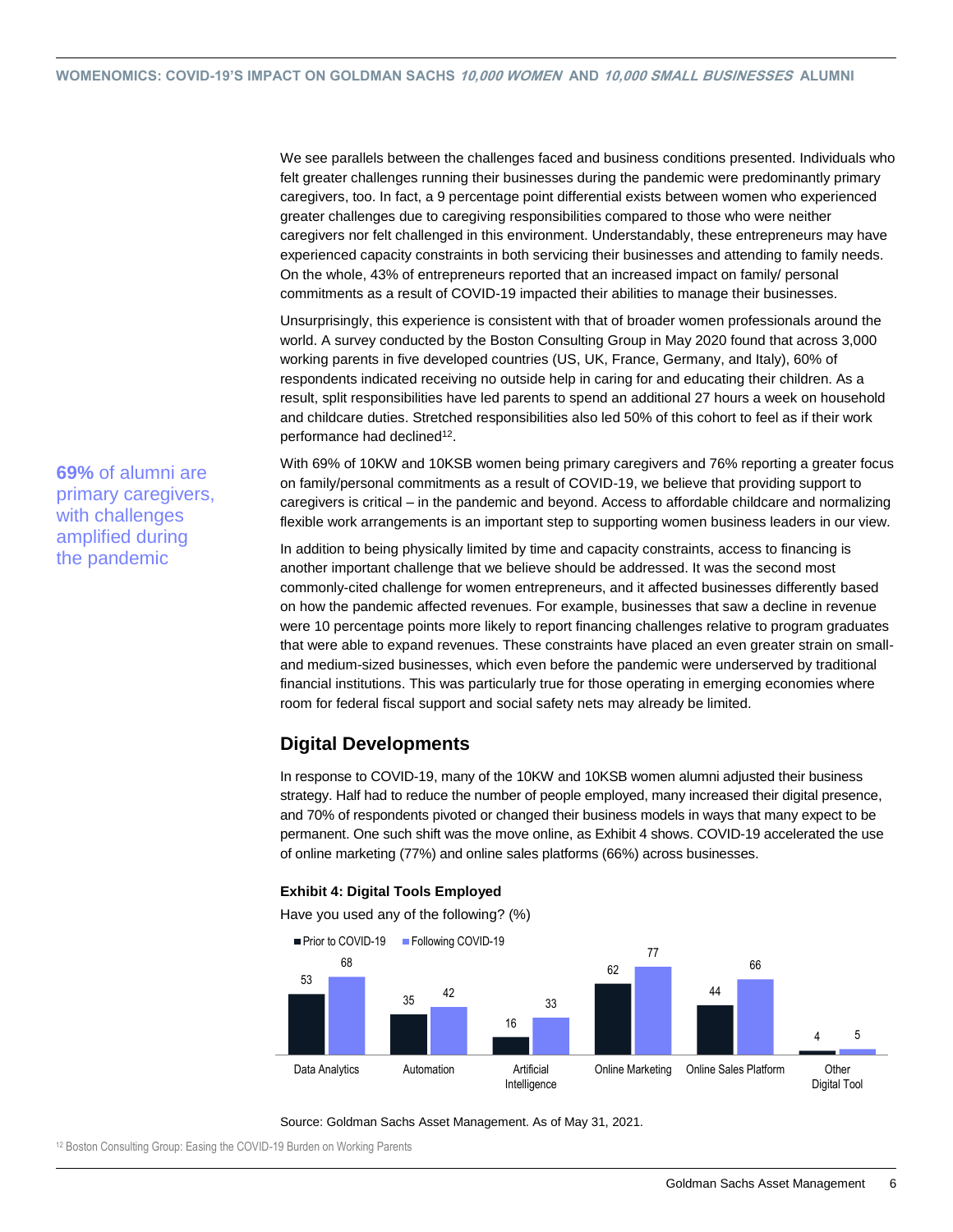As a result of COVID-19, 74% of women have invested or intend to invest more in training for employees to ensure they can harness the potential efficiency and productivity gains from technological innovation, and nearly 70% report that technological proficiency will be more of a core priority when recruiting new employees. Again, we see that empowering women with the right skillsets will be key to ensuring their potential. Digital tools can help women be more effective in their businesses, and more efficient balancing with their personal lives. Technical training can help in traditional industries and increase women's participation in science, technology, and engineering sectors that are poised to benefit in a post-COVID world. Additionally, studies suggests that pairing mentorship alongside technical training may have an even greater impact on women entrepreneurs<sup>13</sup>, which bolsters our belief in fostering networks of support systems for women.



### **MANTSHA PHEEHA South Africa Talent Unleashed**

Mantsha's Johannesburg-based career development firm, Talent Unleashed, had always relied on a self-perpetuating cycle of in-person content delivery. At speaking engagements and other events, Mantsha would have the opportunity to sell her books to attendees and obtain referrals for future work. As COVID-19 and lockdown restrictions suddenly became a reality, upcoming business dried up and Mantsha was in "despair" about the future of her company.

Mantsha recognized the urgent need to pivot her tried-and-trusted business model, in order to survive. Through a steep learning curve of self-teaching via free online resources, calling out to women in her network for technical help, and much trial-and-error, Mantsha began to shift her services to a digital model.

Beginning with a handful of webinars and a greater focus on her previously dormant social media accounts, Mantsha has since created a dedicated YouTube channel for content delivery and digitized her marketing. She has started selling her books directly onsite – a move she sees as a positive outcome of COVID-19, having previously relied on third party sellers and incurred prohibitive costs.

"COVID-19 forced me to move in to entirely new spaces. I no longer think of myself as a speaker or an author, but a digital content creator."

With a focus on building out a digital presence, Mantsha is facing the challenges of having a capital-intensive business for the first time, with high up-front production costs. Mantsha believes the changes are here to stay, and that she will continue to focus on tech-enabled solutions even when in-person events return.

# **THE BUSINESS FUTURE**

While 67% of our entrepreneurs found that COVID-19 amplified the challenges of running a womenowned small business, we believe the greater adoption of technology has served as a counterbalance. On the whole, 70% of alumni reported that the shift in digital solutions and working patterns as a result of COVID-19 has made leading a business easier for women entrepreneurs. Importantly, we saw major gains here for entrepreneurs in emerging economies. In China, for example, more than 90% of women reported that leading their business has been easier as a result. In India, nearly 80% of women agreed. These two countries also had the leading pick-up rates in digital strategies. To us, this highlights the value of putting the right training and technology in the hands of woman.

**70%** of alumni reported that the shift in digital solutions and working patterns has made leading a business easier or more accessible as a women entrepreneur

 $13$  The Brookings Institution: What types of interventions promote women's entrepreneurship?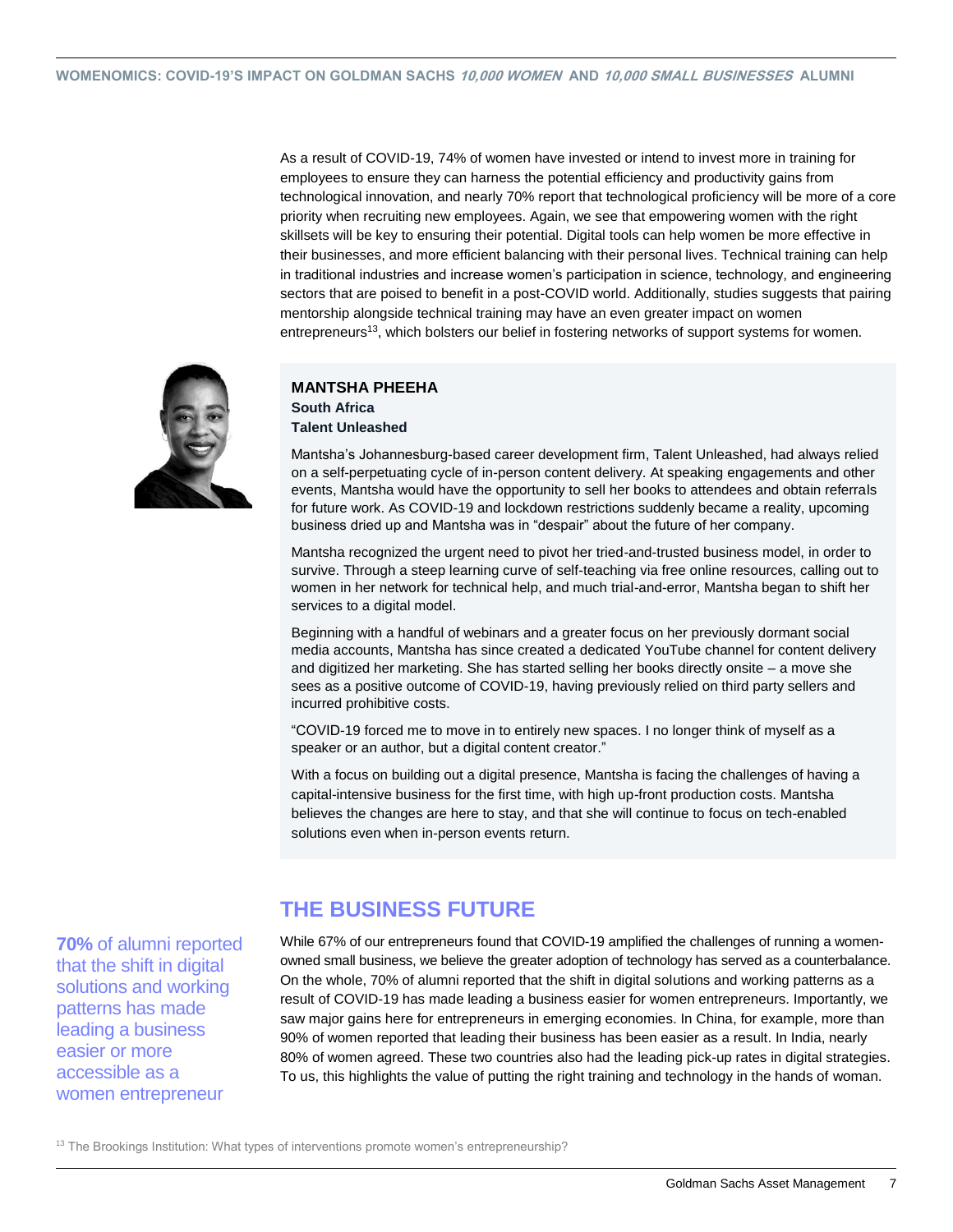## **Changing Confidence Levels**

Many entrepreneurs remained optimistic about their future business prospects, though we did see a decline from pre-COVID-19 estimates. Still, confidence about future prospects was positive among 78% of respondents, showing that even under current circumstances, the majority of the respondents felt that the pandemic did not meaningfully shift their outlook on their businesses' performance or their ability to lead them. We think this sentiment is in-line with the broader consensus expectation that the global economic deterioration may be short-lived.

Regional differences do exist in the data. Confidence levels among business owners from Latin American economies declined the most, though the impact varied widely across countries (partially influenced by a smaller regional sample set). For instance, on an absolute basis, only 48% and 46% of business owners in Mexico and Brazil, respectively, felt confident about future business prospects. Compared to before COVID-19, 68% and 45% of entrepreneurs felt less confident, respectively, in these countries. Meanwhile, business owners in Asian emerging market countries, notably China, saw a higher level of confidence relative to their peers.

We should note that confidence levels were likely affected by the current COVID-19 situation and each country's ability to address virus risk. As a result, the speed at which sentiment reverts to prepandemic levels may be uneven across regions, leading to a wide variance in perspectives on the business outlook.



#### **SISSY YANG China XIXI STYLE STRATEGIST LTD.**

After founding a style design studio in Wuhan, China, 15 years ago, Sissy (Tao) Yang maintained a large group of loyal customers with her bespoke in-person fashion consultation services. The COVID-19 outbreak just before the Chinese New Year in 2020 not only posed devastating impacts for people in Wuhan, but also turned Sissy's business upside down, facing the enormous strain of continuing to pay employee wages while business orders dropped down to zero.

"When I was forced to take a break and take a step back, I was able to see the light through the darkness and where my next opportunity is."

Without in-person contact with her customers or the ability to produce in her factory, Sissy was pushed to reframe how she thought about her business. She came to realize that her business's core value is not just service, but her knowledge of style design. Gradually, Sissy leveraged the forced quarantined time to develop an online course on style design and was able to sell it through an emerging online platform. Subsequently, she attracted a larger group of customers and her revenue also grew significantly thanks to the expanded market share.

Having seen the benefit of building an online presence, Sissy has since focused her business model on online knowledge sharing and digital content development, and continues to enhance her competitiveness in this extraordinary landscape.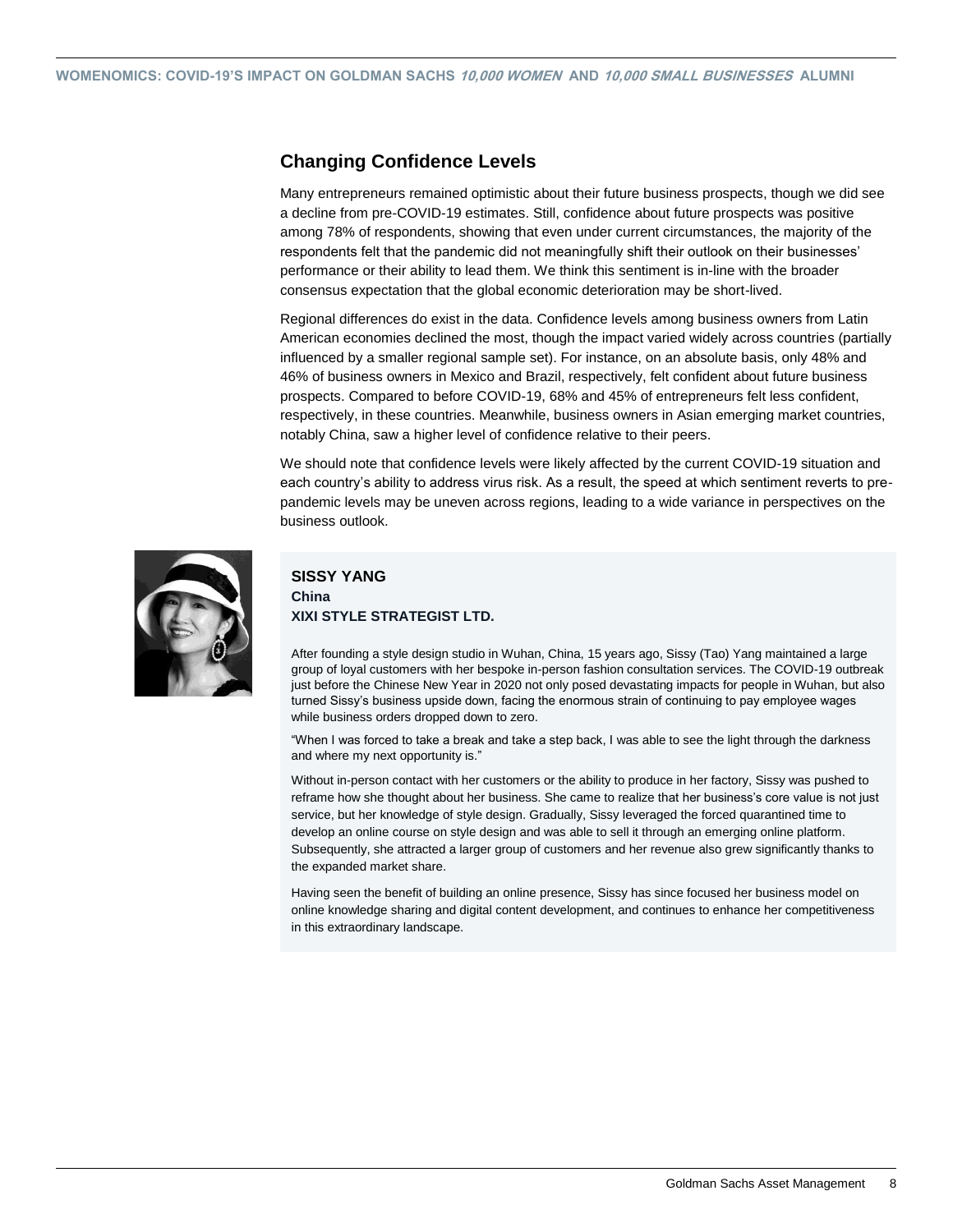**78%** report that they feel confident about the future of their business

**34%** feel less confident about the future of their business than before COVID-19

**21%** feel less confident as a business leader as a result of the pandemic

#### **Exhibit 5: Business Confidence in Aggregate**

|                                                                 | <b>Less Confident Relative To Pre-Covid-19 (Count)</b> |            |     |            |                |
|-----------------------------------------------------------------|--------------------------------------------------------|------------|-----|------------|----------------|
| <b>Feel Confident</b><br><b>About Future</b><br><b>Business</b> |                                                        | <b>Yes</b> | No  | <b>N/A</b> | <b>Percent</b> |
|                                                                 | Yes                                                    | 206        | 667 | 0          | 78%            |
|                                                                 | No                                                     | 152        | 19  | 0          | 15%            |
|                                                                 | N/A                                                    | 26         | 6   | 44         | 7%             |
|                                                                 | Percent                                                | 34%        | 62% | 4%         |                |

Source: Goldman Sachs Asset Management. As of May 31, 2021.

Still, the 34% of entrepreneurs who feel less confident in their businesses, and the 21% who feel less confident as business leaders than before the pandemic, pose short- and long-term challenges, especially with respect to growth potential. While 65% of the alumni did not see lower confidence levels as a hindrance to carrying out their business objectives, the balance of the population felt that a decrease in confidence has impaired the potential for expansion initiatives. As Exhibit 6 shows, for those feeling less confident, 56% are less likely to expand their business, 47% are less likely to expand their team, and 41% are less likely to seek more funding. The industries that anticipate seeing the highest degree of business setbacks were manufacturing, wholesale and retail trade, and education.

These findings show that beyond the physical impact of COVID-19, the psychological burden may have heightened individual perceptions of risk and may lead to more conservative business decisions. How long this potential behavioral shift might endure is unknown. But entrepreneurs in countries that experience prolonged challenges may be more likely to maintain the "status quo" to survive rather than seek growth opportunities. For example, during the pandemic, 50% of our women entrepreneurs decreased the number of people they employed, while 12% increased, and 37% remained stable.

#### **Exhibit 6: Headwinds Influencing Business Objectives**



Reduced business confidence decreases the likelihood of...

Source: Goldman Sachs Asset Management. As of May 31, 2021.

How can we help to improve confidence? Ultimately, we hope that economic recovery will spark a renewed sense of assurance. As growth and activity normalize, entrepreneurs may be more comfortable growing their businesses again. Having overcome the challenges of COVID-19 should help to reinforce the capabilities of women business leaders. Additionally, studies suggest that creating networks of women entrepreneurs can also help to enhance confidence by seeing successful role models, knowing that women entrepreneurs can succeed, and supporting each other through these challenges<sup>14</sup>.

<sup>14</sup> Global Entrepreneurship Monitor: 2018/2019 Women's Entrepreneurship Report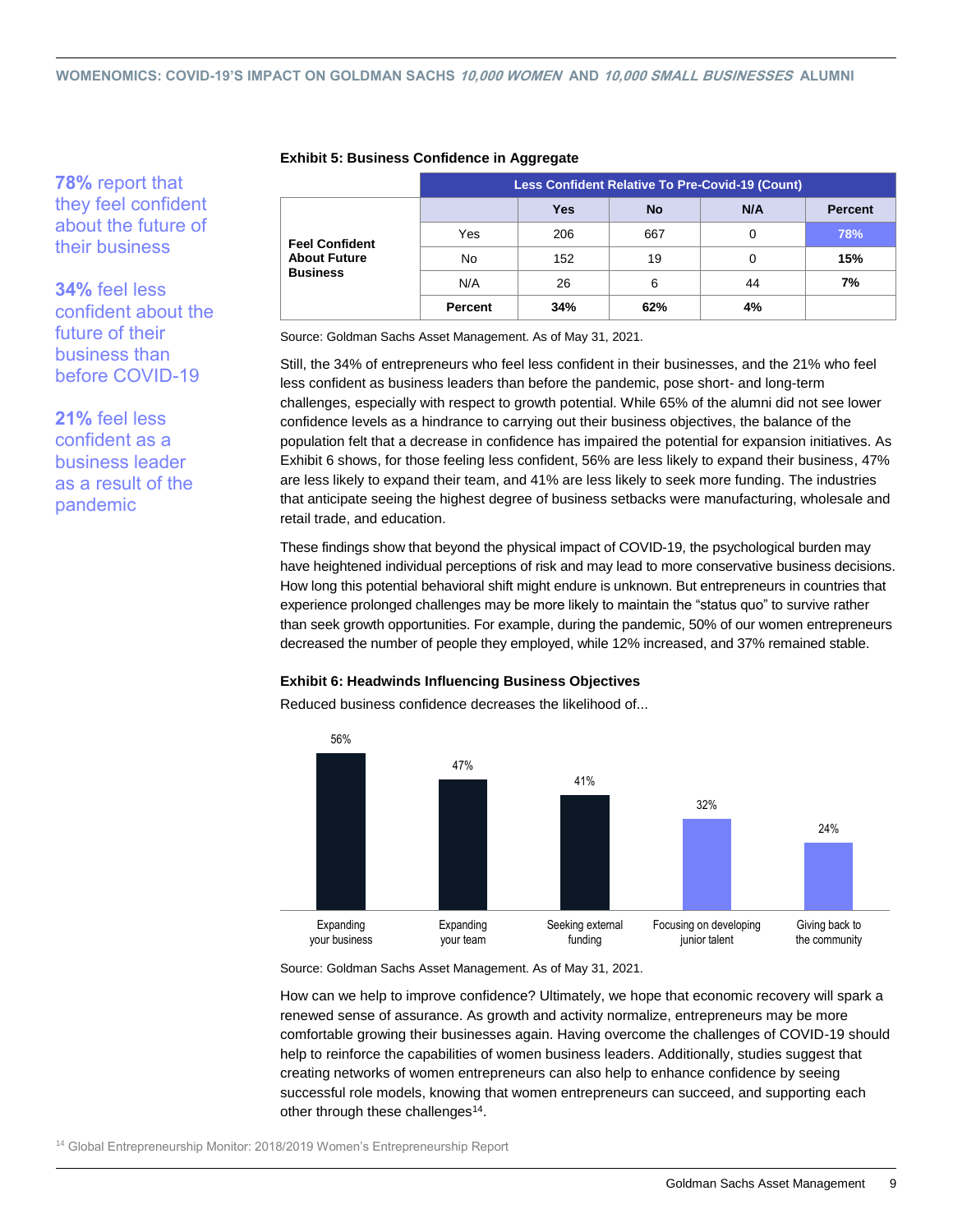# **THE WAY FORWARD**

We remain optimistic on the trajectory of the recovery, and think that the path to normalcy will be clearer for businesses in the current environment than it has been after past crises. In particular, small- and medium-sized enterprises are better positioned today compared to after the Global Financial Crisis, when weak consumer demand and tight credit supply weighed on both topline revenues and access to the capital needed to stay afloat. This time around, the crisis was medicallyinduced with limited structural imbalances, making economic repair relatively more straightforward. Considering the substantial levels of relief that many developed economies extended to small businesses, we believe that a swift economic rebound is possible, though scarring effects may persist.

We believe that small businesses are an important engine for job creation and are critical to lifting economic measures such as employment, consumer spending, and confidence. They are also a reflection of their communities. As business profitability builds, we expect a greater focus on growing sustainably with considerations made for all stakeholders, including employees, customers, and communities.

# **Purpose Beyond Profit**

The global corporate focus on environmental, social, and governance issues has found its way to smaller businesses. About 78% of the 10KW and 10KSB women alumni indicated the importance of having a "purpose beyond profit." The majority of those women (86%) also had given back to their communities before the COVID-19 pandemic. Interestingly, on the opposite end, entrepreneurs who did not agree with businesses having a motive beyond profit still contributed to their communities at a high proportion of 68%. To us, this indicates that women-led businesses play an important role in their communities, regardless of personal views.

COVID-19 introduced greater uncertainty around community involvement of business. Based on survey data in March, program participants that continued to contribute to their communities fell to 65%, a 13pp decline from pre-COVID levels. The main reasons cited for the decline in community activity were financial and time constraints, as shown in Exhibit 7.

#### **Exhibit 7: Headwinds to Businesses Giving Back**

Commonly cited reasons for why business does not give back to the community



Source: Goldman Sachs Asset Management. As of May 31, 2021.

Even though financial constraints were reflected as the greatest hurdle to giving back, a business's financial prospects did not meaningfully change opinions about the importance of having purpose beyond profit. Even controlling for recent revenues, sentiment on "having purpose" was consistent across responses. Businesses that saw declining, range-bound, and increasing revenues all emphasized the value of "purpose" with marginal differences, at 81%, 80%, and 83%, respectively.

**78%** of 10KW and 10KSB women alumni agree that business should have a "purpose beyond profit"

**86%** of them have given back to their community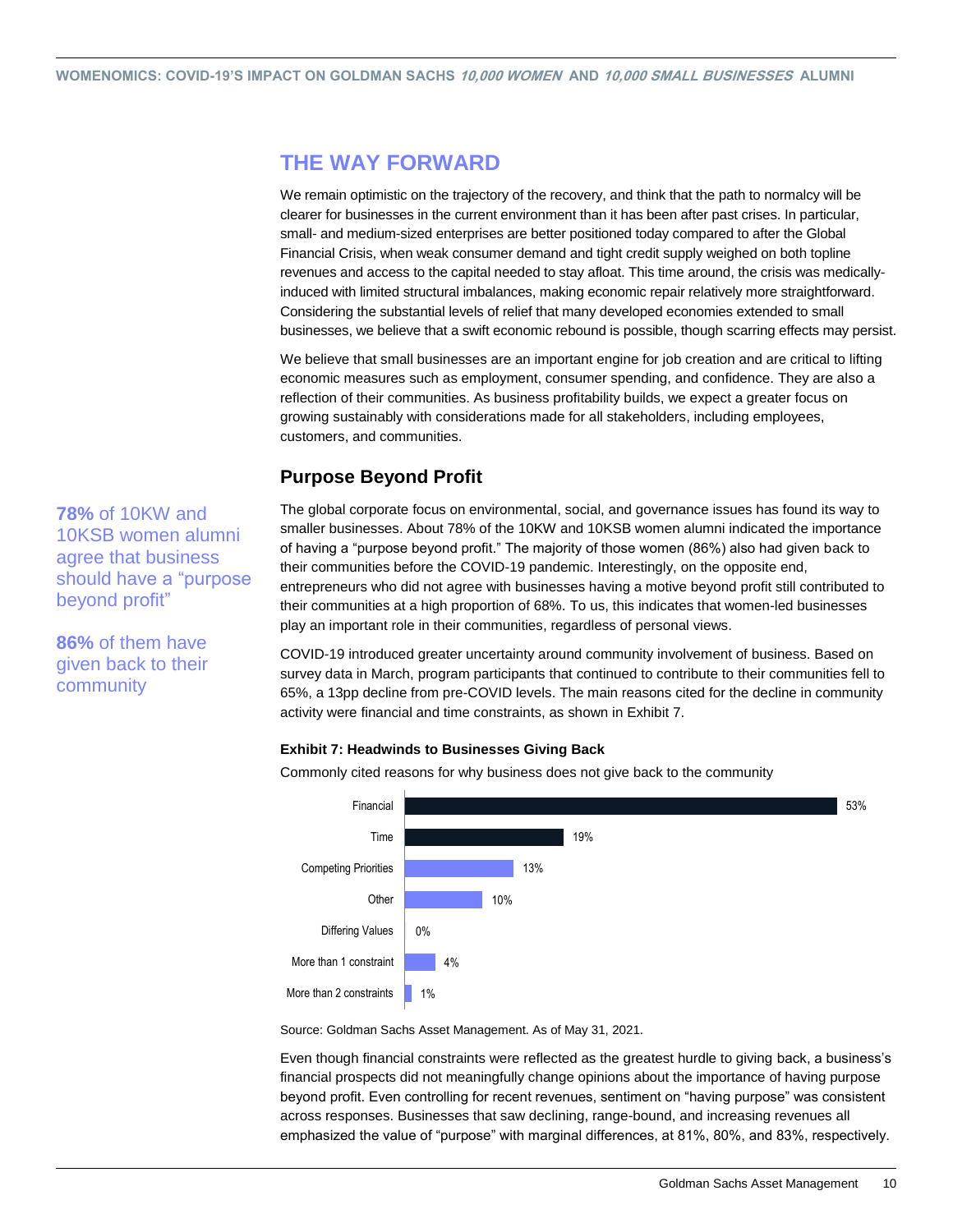

#### **Exhibit 8: Purpose Irrespective of Profitability**

Business ascribes to purpose beyond profit (%, Aggregate)

Source: Goldman Sachs Asset Management. As of May 31, 2021.

Deviations exist at the regional level. In the US (as shown in Exhibit 9), a greater percentage of entrepreneurs said their purpose extended beyond profits. Overwhelming majorities of US respondents felt this way in each of the three groups—those that saw revenue decline, those that saw little change and those that experienced a revenue increase. This illustrates a 4pp to 11pp increase relative to the aggregate data. The enthusiasm may be attributed to fewer entrepreneurs responding as "neutral."

#### **Exhibit 9: Purpose Irrespective of Profitability in the US**

Business ascribes to purpose beyond profit (%, US)



 $Yes$  Neutral No

Source: Goldman Sachs Asset Management. As of May 31, 2021.

In Brazil, responses were also skewed positively, with 94% of respondents highlighting the value of having purpose. Meanwhile in China, the results were significantly different, with greater variation across revenue experiences. Only 47% of businesses that saw revenues decline said having purpose was important. More businesses where revenues were unchanged or increased said purpose was important. "Neutral" views also made up a significantly greater chunk of the survey results, with 36% of all Chinese-owned business respondents versus 17% at the aggregate level and 8% for the US.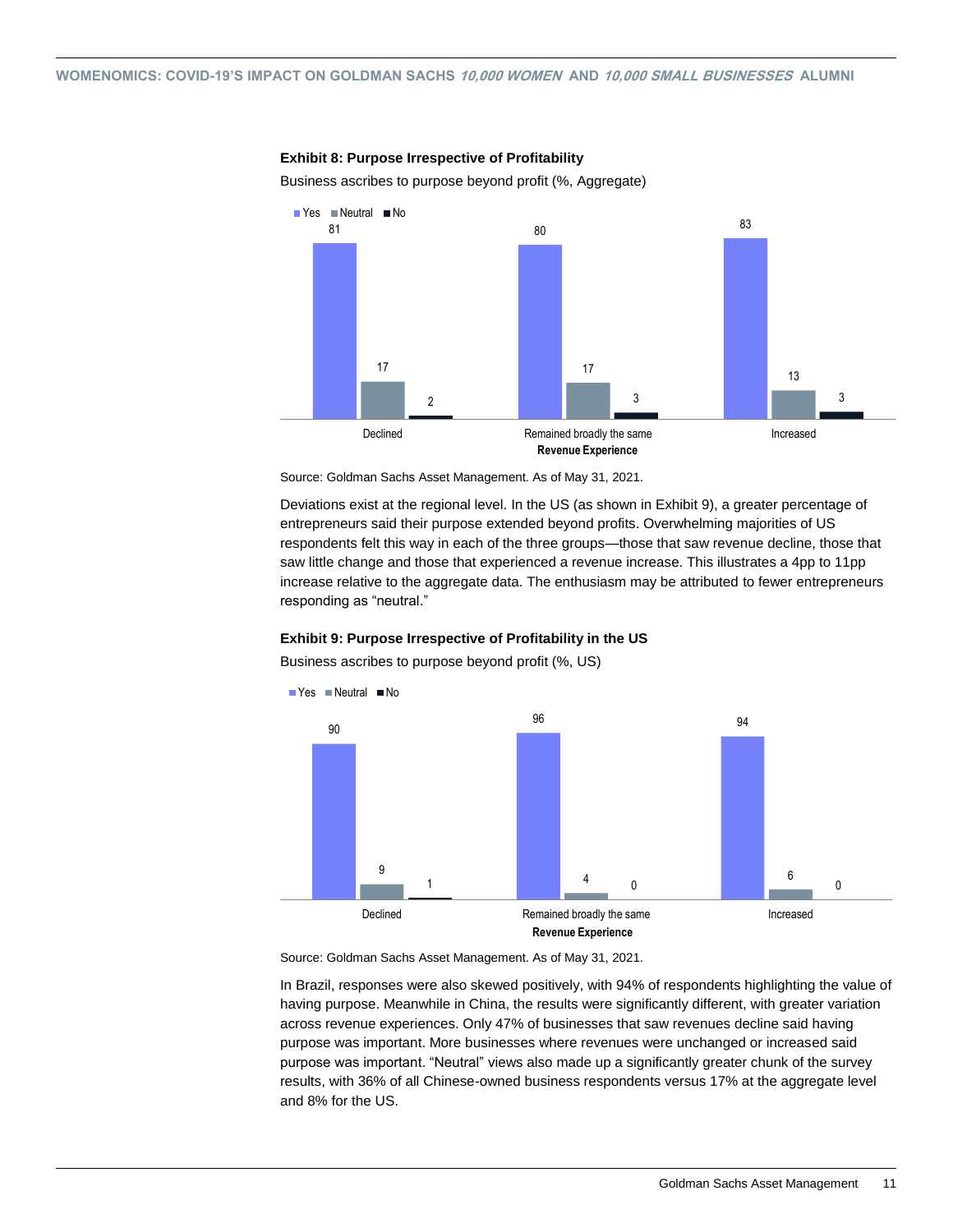#### **WOMENOMICS: COVID-19'S IMPACT ON GOLDMAN SACHS 10,000 WOMEN AND 10,000 SMALL BUSINESSES ALUMNI**



### **AMANDA OBIDIKE Nigeria STEMi Makers Africa**

After struggling to find a job upon leaving university—lacking the technical skills demanded by many employers—Amanda decided to establish STEMi Makers Africa in 2018 to help other young people enter the workforce. For two years, Amanda worked to address the underrepresentation of girls in STEM by providing mentorship and digital literacy skills, a goal which became even more important at the outset of COVID-19.

In response to an "explosion in social exclusion" upon lockdown with girls not in school, she ramped up her commitment to community impact. Amanda built a learning management system which required minimal internet access, aiming to provide an accessible remote education platform through lockdown restrictions. She also rolled out a new mentorship program, connecting high school students with final year university students for motivational tips and inspiration.

"Helping women and girls became an urgent need and a national worry… though a huge challenge, my mantra became 'impact first, profit second.'"

Amanda also tapped into the critical role networks play for women in Nigeria, particularly in times of crisis. Wanting to find a way to help friends and colleagues who were experiencing worry and trauma, Amanda shared a newsletter with 5,000+ subscribers in which she profiled women's stories and called out specific ways subscribers could provide support.

## **Environmental Sustainability Considerations**

Beyond community engagement, environmental factors also play a role in business operations. Nearly 75% of respondents expressed concerns around the state of the environment, though when asked about the environment's impact on businesses or vice versa, respondents were less concerned.

The level of concern may be due partly to how environmental impact is perceived. It is possible that small-and medium-sized business owners may see their relatively smaller carbon footprint as having less impact on the environment. Another potential explanation may have to do with the heavier representation of 10KW and 10KSB women-led businesses in trade, services, and education—typically less capital-intensive business models.

While the focus on the "E" in ESG did not meaningfully increase during the pandemic, it did not wane, either, even as businesses faced financial pressures.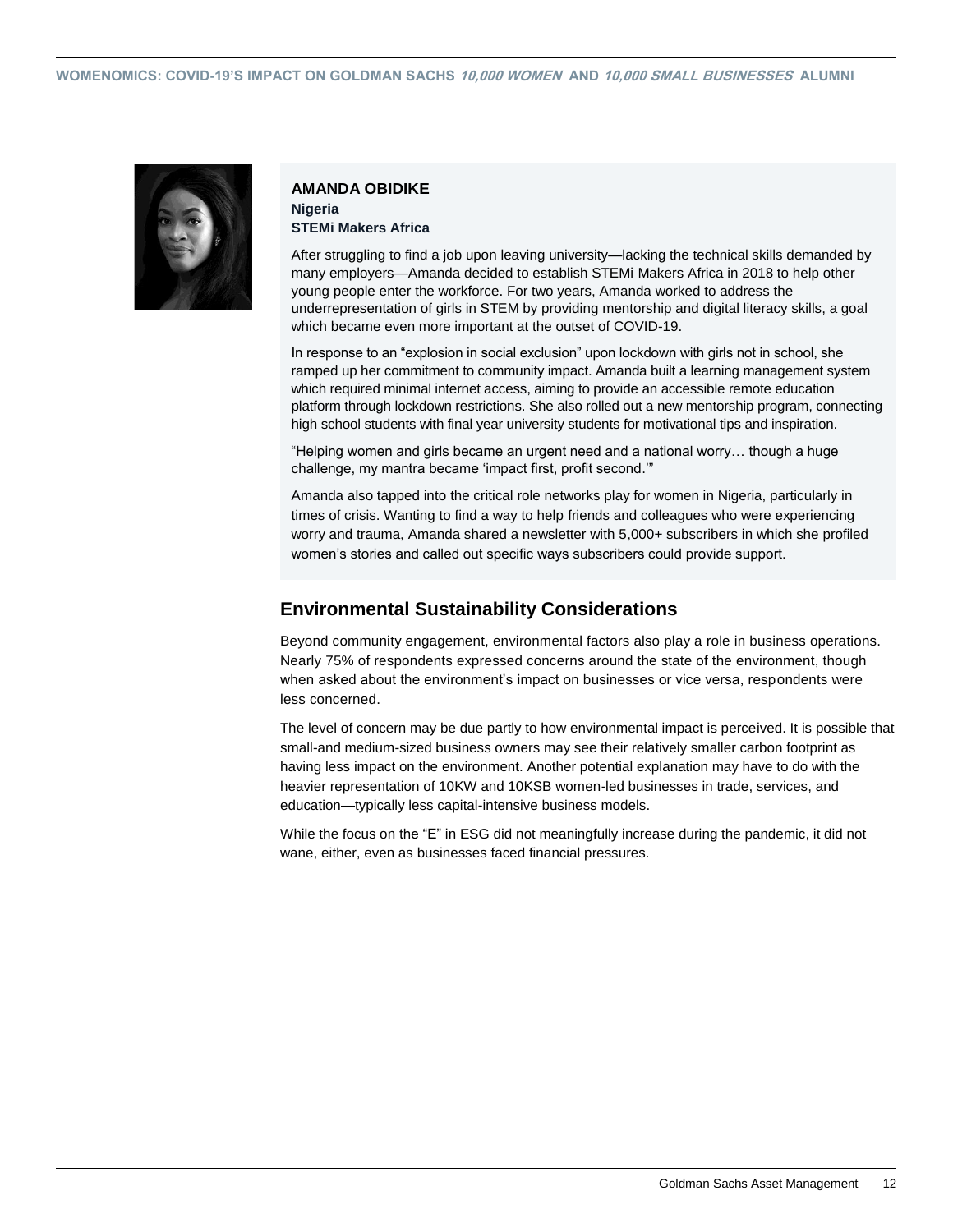#### **Exhibit 10: The "E" in ESG**

Businesses concerned about environmental considerations (%)



Source: Goldman Sachs Asset Management. As of May 31, 2021.



# **PAULA PEROTTI Colombia**

**Valorable**

Paula's decision to establish her e-commerce platform, Valorable, was driven by a decadeslong passion to create change in how we care for the planet. More than just an online platform for 800+ eco-friendly products, Valorable promotes responsible and conscious consumption through education, and offers training to her largely eco-friendly, women entrepreneur suppliers.

Paula saw great potential in providing an alternative for people who want to make consumer choices that help the environment—a trend Paula observed as increasing prior to the outset of COVID-19.

With the outbreak of COVID-19 Paula was faced with dual challenges – a decline in overall consumption, and the need to maintain momentum of the sustainability focus with so much attention on economic survival. Paula also had to tackle increased logistical challenges that come with e-commerce and which were heightened through the pandemic.

Leveraging a Spanish phrase—"in moments of difficulty, you light a fire" – Paula designed an aggressive campaign to keep up the conversation about sustainability and seek new customers. She ramped up marketing, press and social media, and saw her business grow every month through 2020. Paula cites her position as an online business, and her existing savings, as helping her to weather the storm better than some peers in the region.

For Paula, COVID-19 has reinforced that her business is a long term project – a marathon not a sprint – and that success lies in how she handles the stable times as much as she handles the "fires." Despite the global move to e-commerce in light of COVID-19, Paula is in fact now planning to establish her first brick-and-mortar store to harness what she predicts will be a high desire for in-person connections.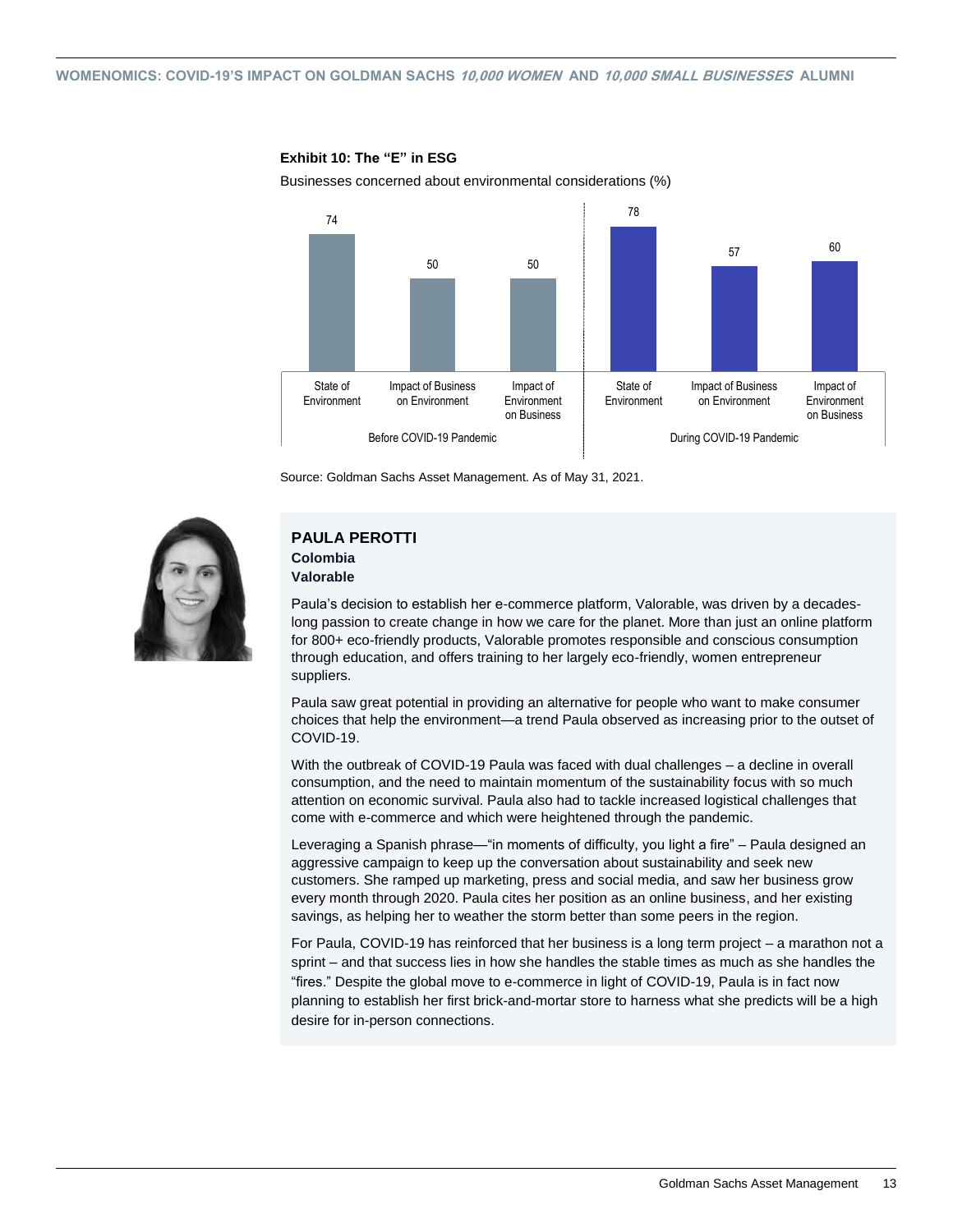# **EMPOWERING WOMEN ENTREPRENEURS**

The evidence from the COVID-19 experience is clear: women are resilient and are great business leaders. But they can also face unique challenges associated with caretaking responsibilities, the limitations of so-called "traditional" vocations, and cultural biases, all of which were amplified during this period. Our Goldman Sachs *10,000 Women* and *10,000 Small Businesses* programs seek to address these issues and provide a platform for women to support one another and thrive. We hope that our programs have helped our entrepreneurs in their journeys. Most are still running their business. Some 90% report that having participated has transformed the way they run their business, with 88% reporting that it changed their leadership style and 81% reporting that it was useful for adapting to COVID-19 and positioning for future growth.

These are encouraging statistics. But we know there is more to be done. Continued support for women entrepreneurs may require:

- Promoting women's training and education in technology
- Enhancing childcare availability and affordability
- Providing access to capital and financing for women entrepreneurs
- Fostering networks of women to support each other in the unique challenges that women face

By strengthening womenomics, supporting leadership opportunities for women, and providing women entrepreneurs with access to training, capital, networks, and mentorship, we can foster growth for families, communities, and the global economy. Empowering women is no longer an option – it is an economic and business imperative. At Goldman Sachs, we believe that when women do better, we all do better.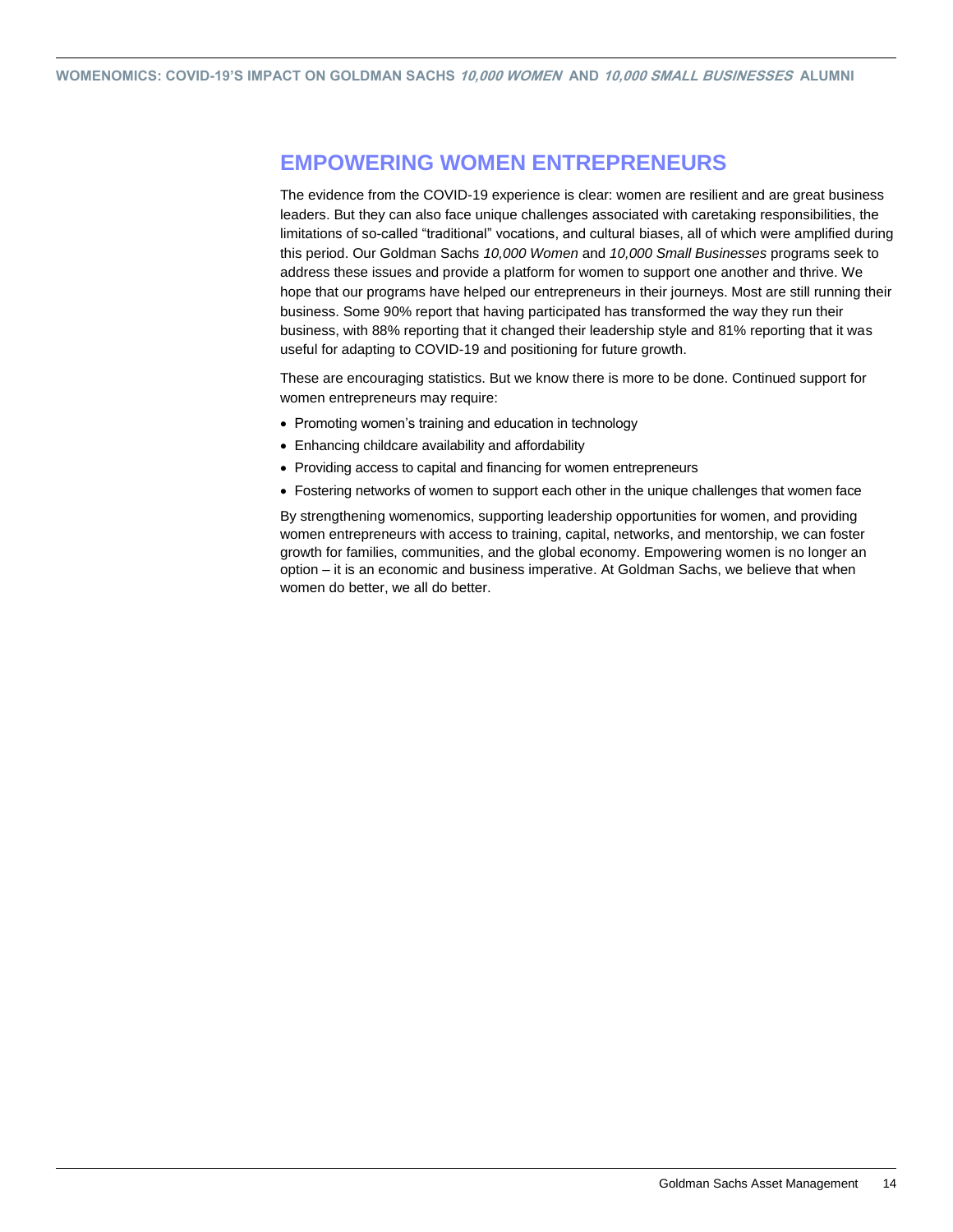### **DISCLOSURES**

This material is provided for educational purposes only and should not be construed as investment advice or an offer or solicitation to buy or sell securities.

This material is provided for informational purposes only and should not be construed as investment advice or an offer or solicitation to buy or sell securities. This material is not intended to be used as a general guide to investing, or as a source of any specific investment recommendations, and makes no implied or express recommendations concerning the manner in which any client's account should or would be handled, as appropriate investment strategies depend upon the client's investment objectives.

THIS MATERIAL DOES NOT CONSTITUTE AN OFFER OR SOLICITATION IN ANY JURISDICTION WHERE OR TO ANY PERSON TO WHOM IT WOULD BE UNAUTHORIZED OR UNLAWFUL TO DO SO.

Prospective investors should inform themselves as to any applicable legal requirements and taxation and exchange control regulations in the countries of their citizenship, residence or domicile which might be relevant.

Although certain information has been obtained from sources believed to be reliable, we do not guarantee its accuracy, completeness or fairness. We have relied upon and assumed without independent verification, the accuracy and completeness of all information available from public sources.

This information discusses general market activity, industry or sector trends, or other broad-based economic, market or political conditions and should not be construed as research or investment advice. This material has been prepared by GSAM and is not financial research nor a product of Goldman Sachs Global Investment Research (GIR). It was not prepared in compliance with applicable provisions of law designed to promote the independence of financial analysis and is not subject to a prohibition on trading following the distribution of financial research. The views and opinions expressed may differ from those of Goldman Sachs Global Investment Research or other departments or divisions of Goldman Sachs and its affiliates. Investors are urged to consult with their financial advisors before buying or selling any securities. This information may not be current and GSAM has no obligation to provide any updates or changes.

Views and opinions expressed are for informational purposes only and do not constitute a recommendation by GSAM to buy, sell, or hold any security. Views and opinions are current as of the date of this presentation and may be subject to change, they should not be construed as investment advice. **Past performance does not guarantee future results, which may vary. The value of investments and the income derived from investments will fluctuate and can go down as well as up. A loss of principal may occur.**

Economic and market forecasts presented herein reflect a series of assumptions and judgments as of the date of this document and are subject to change without notice. These forecasts do not take into account the specific investment objectives, restrictions, tax and financial situation or other needs of any specific client. Actual data will vary and may not be reflected here. These forecasts are subject to high levels of uncertainty that may affect actual performance. Accordingly, these forecasts should be viewed as merely representative of a broad range of possible outcomes. These forecasts are estimated, based on assumptions, and are subject to significant revision and may change materially as economic and market conditions change. Goldman Sachs has no obligation to provide updates or changes to these forecasts. Case studies and examples are for illustrative purposes only.

**United Kingdom:** In the United Kingdom, this material is a financial promotion and has been approved by Goldman Sachs Asset Management International, which is authorized and regulated in the United Kingdom by the Financial Conduct Authority.

**European Economic Area (EEA):** This material is a financial promotion disseminated by Goldman Sachs Bank Europe SE, including through its authorised branches ("GSBE"). GSBE is a credit institution incorporated in Germany and, within the Single Supervisory Mechanism established between those Member States of the European Union whose official currency is the Euro, subject to direct prudential supervision by the European Central Bank and in other respects supervised by German Federal Financial Supervisory Authority (Bundesanstalt für Finanzdienstleistungsaufischt, BaFin) and Deutsche Bundesbank.

**Switzerland:** For Qualified Investor use only – Not for distribution to general public. This is marketing material. This document is provided to you by Goldman Sachs Bank AG, Zürich. Any future contractual relationships will be entered into with affiliates of Goldman Sachs Bank AG, which are domiciled outside of Switzerland. We would like to remind you that foreign (Non-Swiss) legal and regulatory systems may not provide the same level of protection in relation to client confidentiality and data protection as offered to you by Swiss law.

**Asia Pacific**: Please note that neither Goldman Sachs Asset Management International nor any other entities involved in the Goldman Sachs Asset Management (GSAM) business maintain any licenses, authorizations or registrations in Asia (other than Japan), except that it conducts businesses (subject to applicable local regulations) in and from the following jurisdictions: Hong Kong, Singapore and Malaysia. This material has been issued for use in or from Hong Kong by Goldman Sachs Asset Management (Hong Kong) Limited, in or from Singapore by Goldman Sachs Asset Management (Singapore) Pte. Ltd. (Company Number: 201329851H) and in or from Malaysia by Goldman Sachs (Malaysia) Sdn Berhad (880767W).

**Australia**: This material is distributed in Australia and New Zealand by Goldman Sachs Asset Management Australia Pty Ltd ABN 41 006 099 681, AFSL 228948 ('GSAMA') and is intended for viewing only by wholesale clients in Australia for the purposes of section 761G of the Corporations Act 2001 (Cth) and to clients who either fall within any or all of the categories of investors set out in section 3(2) or sub-section 5(2CC) of the Securities